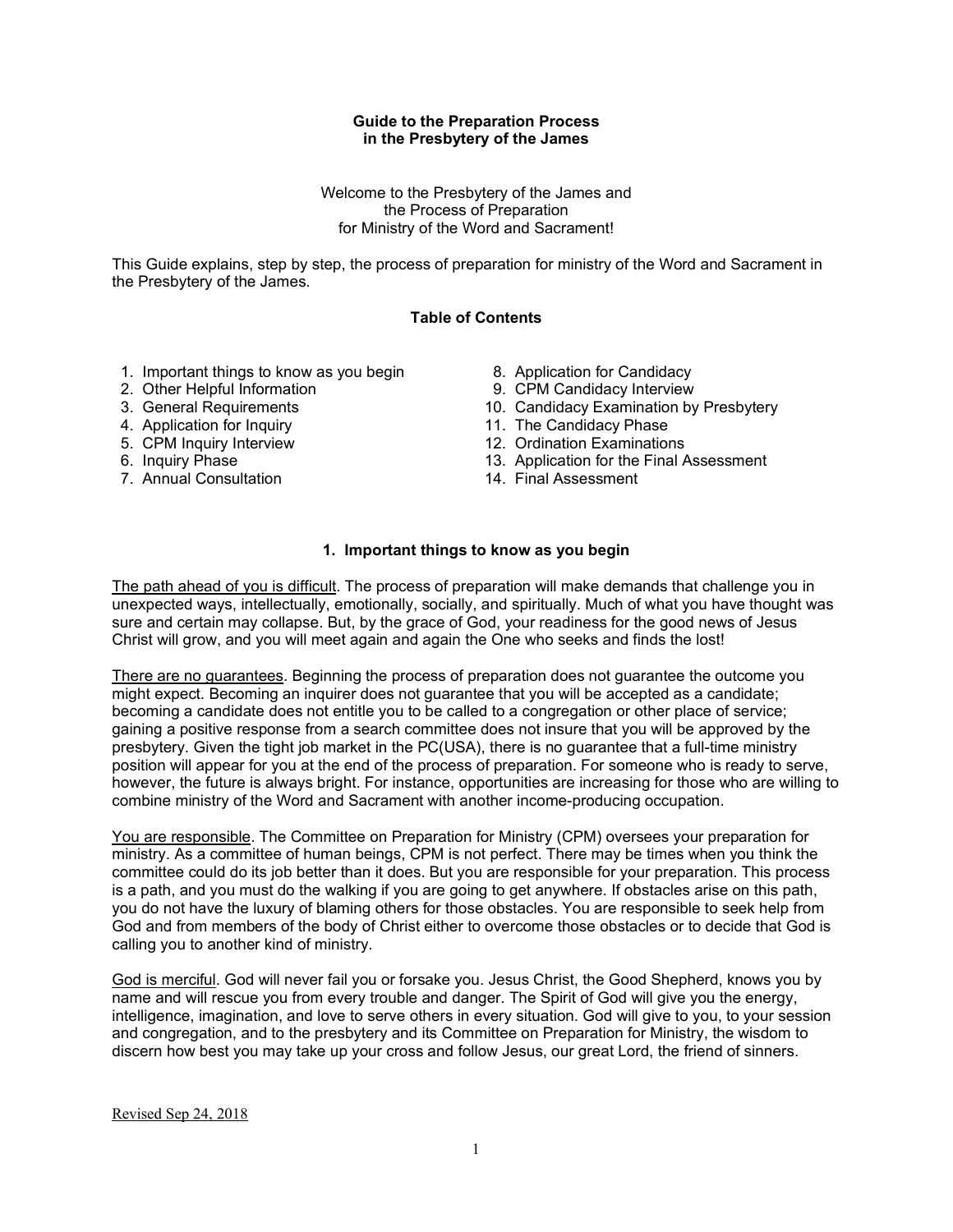## **2. Other Helpful Information**

### **Presbytery of the James -- Contact Information**

Committee on Preparation for Ministry Presbytery of the James 3218 Chamberlayne Avenue Richmond VA 23227

Phone 804-262-2074, 877-262-2074 Fax 804-612-0583

www.presbyteryofthejames.com

Assistant to the Stated Clerk: Franklin Reding franklinr@presbyteryofthejames.org

### **Download Forms**

Go to www.presbyteryofthejames.com Get the drop-down menu under "Resources" and go to "Forms and Documents." Scroll down to the section, "Committee on Preparation for Ministry". Links fo Inquiry, Annual Consultation, Candidacy, and Ordination Exams. Link for "Guide to the Preparation Process in the Presbytery of the James".

#### **Financial Aid from the Presbytery**

In April or May each year, CPM sends to its inquirers and candidates a financial aid application. All inquirers and candidates are eligible to fill out the application. Priority will be given to M.Div. students. The awards will be mailed in the summer.

#### **Pulpit Supply List**

After presbytery has received you as a candidate, you are eligible to ask the Committee on Ministry (COM) to add your name to presbytery's Pulpit Supply List.

#### **Reimbursement**

Each time you meet with CPM, you may ask for reimbursement for your travel expenses. Submit your mileage and expenses (with receipts) using the presbytery's Expense Report (see **Download Forms** in section 2 of this Guide). CPM will also reimburse up to \$200 for travel expenses connected with the psychological evaluation, if you have to travel a long distance for it (see section 6 of this Guide).

#### **What happens at CPM interviews**

Your interview with the committee will be in three phases: meeting the committee, waiting outside the room while the committee deliberates, and meeting the committee again to be informed of its decision.

#### **Waiving Requirements**

According to G-2.0610, presbytery may waive almost any requirement in the preparation process, if threefourths of the members present vote to do so. If you believe you will want a waiver from any of the requirements, discuss the matter as soon as possible with your CPM liaison.

### **3. General Requirements**

# **Annual Consultation**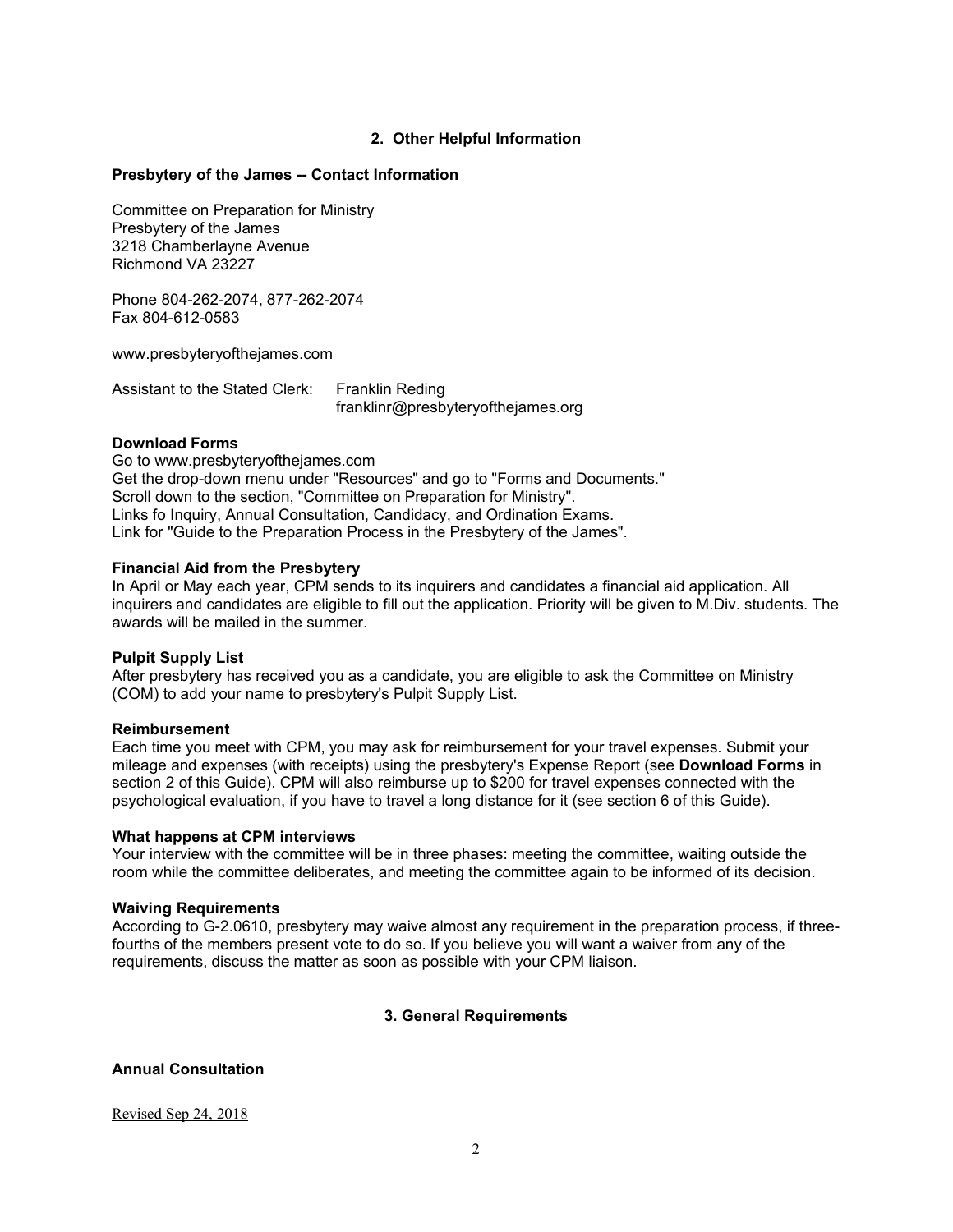You are required each year to complete a written report and have a formal consultation with your CPM liaison. Ideally, the consultation is a face-to-face interview. In extraordinary circumstances, however, CPM permits the interview to be done by telephone or by the internet. For more details, see section 7 of this Guide.

### **Choosing a Seminary**

Your Master of Divinity (M.Div.) degree must be from a theological institution that is "accredited by the Association of Theological Schools" and "acceptable to the presbytery" (G-2.0607c). CPM recommends that you enroll in a PC(USA) seminary, because the goal of the preparation process is, after all, a ministry in the PC(USA). If you enroll in an accredited non-PC(USA) seminary, you may be required by CPM to do additional course work, tutoring, mentoring, field education, or even a year of theological education at a PC(USA) seminary, to insure that you are prepared for ministry in the PC(USA).

### **Deadline for Documents**

In order to interview with CPM when it meets on the fourth Tuesday of the month (the committee does not meet in July and December) make sure that you have submitted your documents to the Assistant to the Stated Clerk by noon on the first Tuesday of the month. Interview time is limited, so occasionally CPM's docket is too full to accommodate everyone who wishes to be interviewed at a particular meeting. Interview time will be assigned for people in the order in which all their documents are submitted.

## **Acceptable Grades**

Grades must be satisfactory. Less than average academic performance at either college or seminary will be subject to special scrutiny by CPM.

## **Internships**

In the course of your preparation you are required to complete two internships, one in a parish and one in a Clinical Pastoral Education (CPE) program. CPM wants your practical experience of ministry to be broad and varied. Your parish internship should be in a church that is different in size and setting from your home church. In rare circumstances, CPM may grant that another internship take the place of CPE, provided that the inquirer/candidate makes this request in writing, explaining how said internship will provide, or other life experiences have already provided, the learning opportunities normally provided by a basic unit of CPE. CPM may require field education work beyond what your seminary requires. CPM may require modifications in your field education program, to prepare you more adequately for ministry of the Word and Sacrament.

### **Possible Supplemental Requirements**

CPM sometimes requires work above and beyond your seminary's M.Div. curriculum:

- additional academic course work, tutoring, supervised independent study for remediation or added competence, in subjects such as Polity and Reformed Theology;
- working with a counselor, therapist, or spiritual director;
- participation in a group for support, spiritual growth, or recovery;
- pulpit supply for experience in preaching and leading worship.

# **Psychological Evaluation**

You will be required during the inquiry phase to undergo psychological testing of career and personal issues at an approved testing center (see section 6 of this Guide).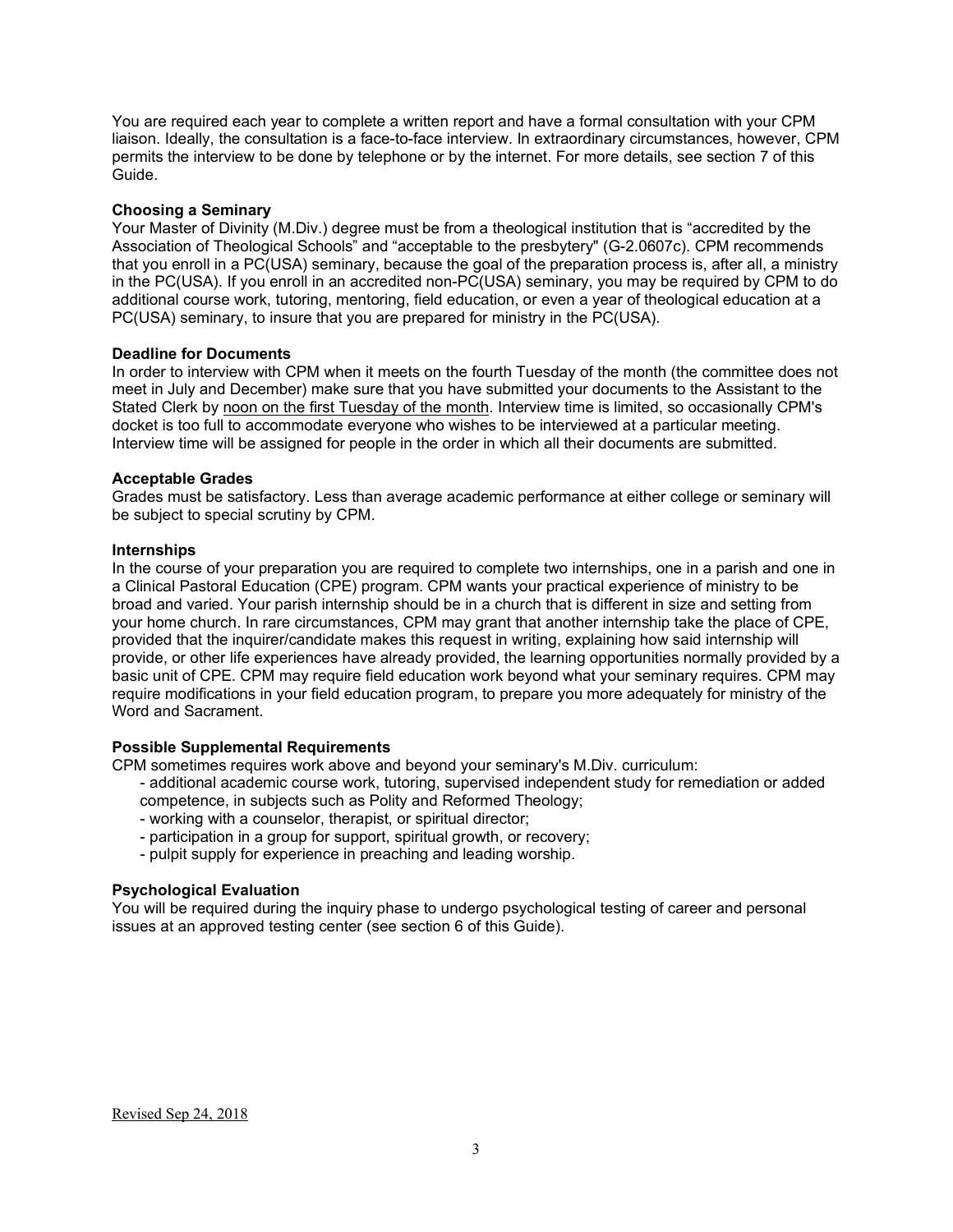### **Time Requirements**

No less than two years must elapse between the date when CPM enrolls you as an inquirer and the date that you are ordained. Within that two-year preparation period you are first an inquirer and then a candidate. You must be a candidate for at least one year (G-2.0602). Please note that the minimum one year of candidacy is not additional to the two years of the preparation process as a whole. When you are a candidate, you are running out simultaneously the one-year clock and the two-year clock. If you think you will want to have your final assessment before completing two years, ask your CPM liaison to present your desire to the committee at a meeting prior to the one in which you want your final assessment. See Section 13 for the requirements that must be fulfilled prior to the final assessment.

### **Transcripts and Internship Evaluations**

Authorize your theological institution to send all transcripts and internship evaluations to CPM. For the mailing address, see section 2 of this Guide.

### **Your CPM Liaison**

The CPM liaison is your primary link to the committee, a resource and an advocate for you on the committee. The liaison cannot function for you if you do not keep in touch with her or him. You must stay in contact with your liaison! Respond promptly to emails or phone calls. Report any change in your contact information. Ask any questions you have about the preparation process. Discuss your plans and hopes. Send a copy to your session liaison when you email your CPM liaison, and vice versa, in order to maintain contact with both your church and CPM.

## **4. Application for Inquiry**

### To start:

- You must be a member of a PC(USA) congregation. You must have been active in the work and worship of that congregation for at least six months before you can be enrolled as an inquirer (G-2.0602).

- Speak to the pastor of your church about your desire to explore becoming a minister of the Word and Sacrament.

- Contact the Assistant to the Stated Clerk (see section 2 of this Guide) and ask to begin the inquiry process.

- Read the Book of Order G-2.06 about the preparation process. Remember that the Book of Order contains only the requirements that apply everywhere in the PC(USA). **The Guide that you are now reading contains the rules that apply to inquirers and candidates in the Presbytery of the James**.

- Have official transcripts for all academic work done after high-school sent to you or to the Assistant to the Stated Clerk.

- Download the forms relevant to the application for inquiry (see **Download Forms** in section 2 of this Guide).

Once CPM is aware of your interest, it will send one of its members to the session of your church to explain to them the process of preparation.

Complete the application.

- Complete Forms 1A and 1B.
- Form 1C is optional.

- Print Form 1D, but do not fill it out. The session will complete it after interviewing you.

 - You do not have to fill out or print Form 2A (CPM will complete it after interviewing you), but you should read it before your interview.

- On Form 2B enter your name in the first blank, then print out the form.

Ask your clerk of session to arrange for you to meet with the session to gain its endorsement of your application for inquiry. Submit to the clerk a copy of the following: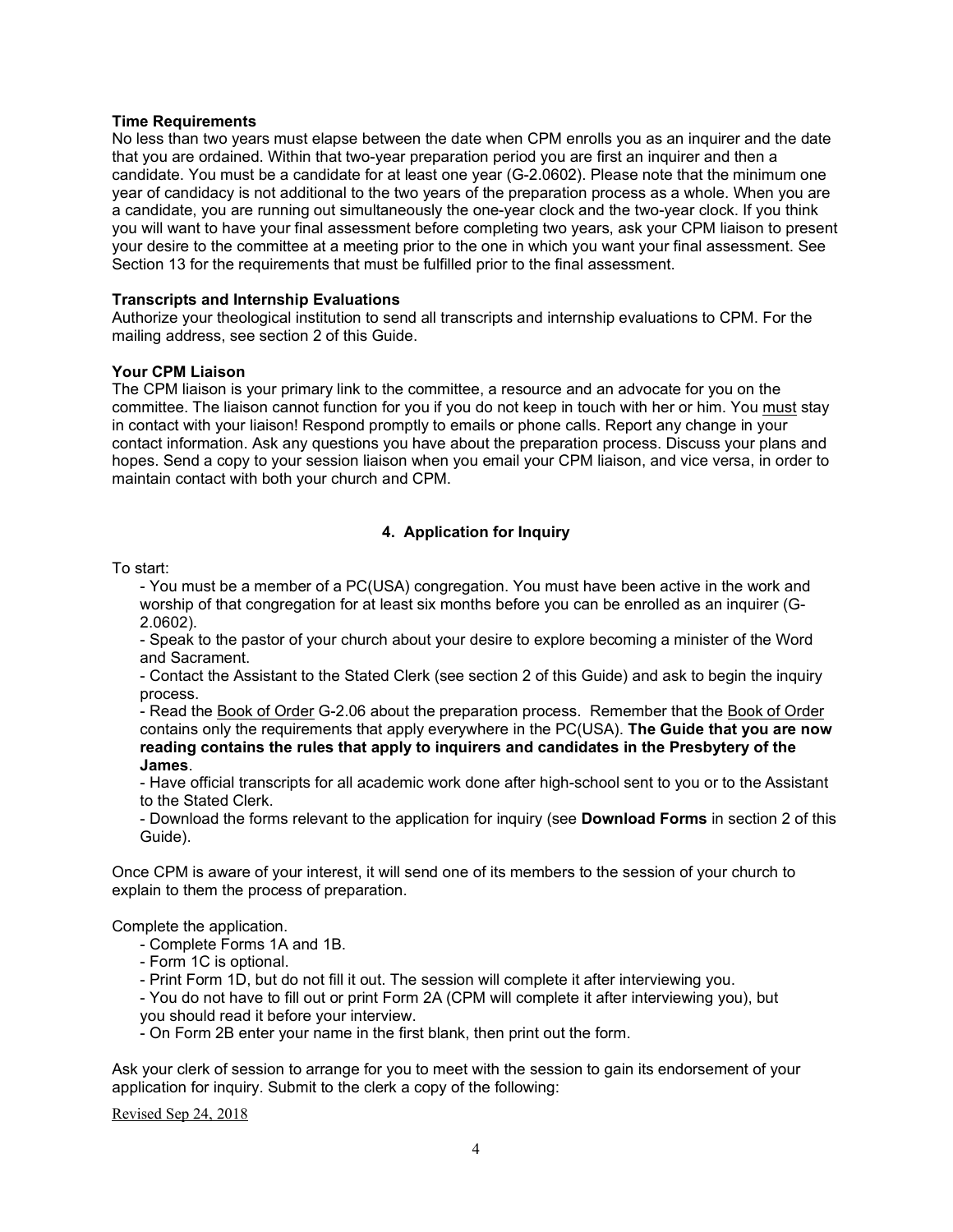- Forms 1A, 1B, 1C (if you have filled it out), 1D, and 2B. Ask the clerk whether to send them in hardcopy or by email;

- your transcripts.

Meet with the session of your church.

- Session uses the questions in Form 1D to guide its discussion with you.
- Session records its action on Form 1D.
- Session appoints a session liaison for you and records his or her contact information on Form 1D.
- The moderator of session, you, and a witness sign Form 2B.
- Clerk of session gives you the completed Form 1D and the signed Form 2B.
- Clerk of session keeps a copy of your application.

Deliver your application to the Assistant to the Stated Clerk (see **Deadline for Documents** in section 3 of this Guide).

- Email Forms 1A and 1B. Email 1C only if you have completed it.

- Email Form 1D. If the clerk filled it out by hand, scan it and email it as an attachment.

- The pages requiring signatures have to be sent again, this time with real, not type-written,

signatures. Send them in hard-copy form by U.S. mail, fax them, or scan them and email them as attachments. The relevant pages are these:

\* the first page of Form 1A (the signature at the end of Form 1B is optional).

\* the last page of Form 1C (only if you decide to fill it out).

\* Form 2B.

- Deliver official transcripts in their original, hard-copy form, or else have them sent to the Assistant to the Stated Clerk for CPM in official downloadable form.

Verify when you will meet CPM by emailing the Assistant to the Stated Clerk for CPM.

- Your interview is likely to begin sometime between 1:00 p.m. and 4:00 p.m.

- Be sure that your pastor and/or session liaison can come with you to the interview. CPM requires at least one of them to be present. Invite others also, if you wish.

# **5. CPM Inquiry Interview**

To prepare for the interview:

- Read Form 2B, the covenant agreement.
- Read **What Happens at CPM interviews** in section 2 of this Guide.
- Read **Possible Supplemental Requirements** in section 3 of this Guide.
- Bring to the CPM interview a copy of your application, in case you need to refer to it.

Focus of the Inquiry Interview:

- In this interview the question in CPM's mind is, "Is the applicant willing to work cooperatively with CPM in exploring whether God is calling him or her to ministry of the Word and Sacrament?"

If CPM enrolls you as an inquirer, the following things will happen.

- The moderator of CPM explains briefly what you are expected to do next.
- CPM appoints a CPM liaison for you. Read **Your CPM Liaison** in section 3 of this Guide.
- The CPM Moderator and a witness sign the covenant agreement on Form 2B.

On the date you are enrolled as an inquirer, the period of preparation officially begins.

- Read **Time Requirements** in section 3 of this Guide.

You will receive a follow-up letter about a week after the CPM meeting.

- The letter will state CPM's decision about your application.
- The letter will state any particular instructions that CPM has given you.
- With this letter you will receive a copy of Forms 2A and 2B.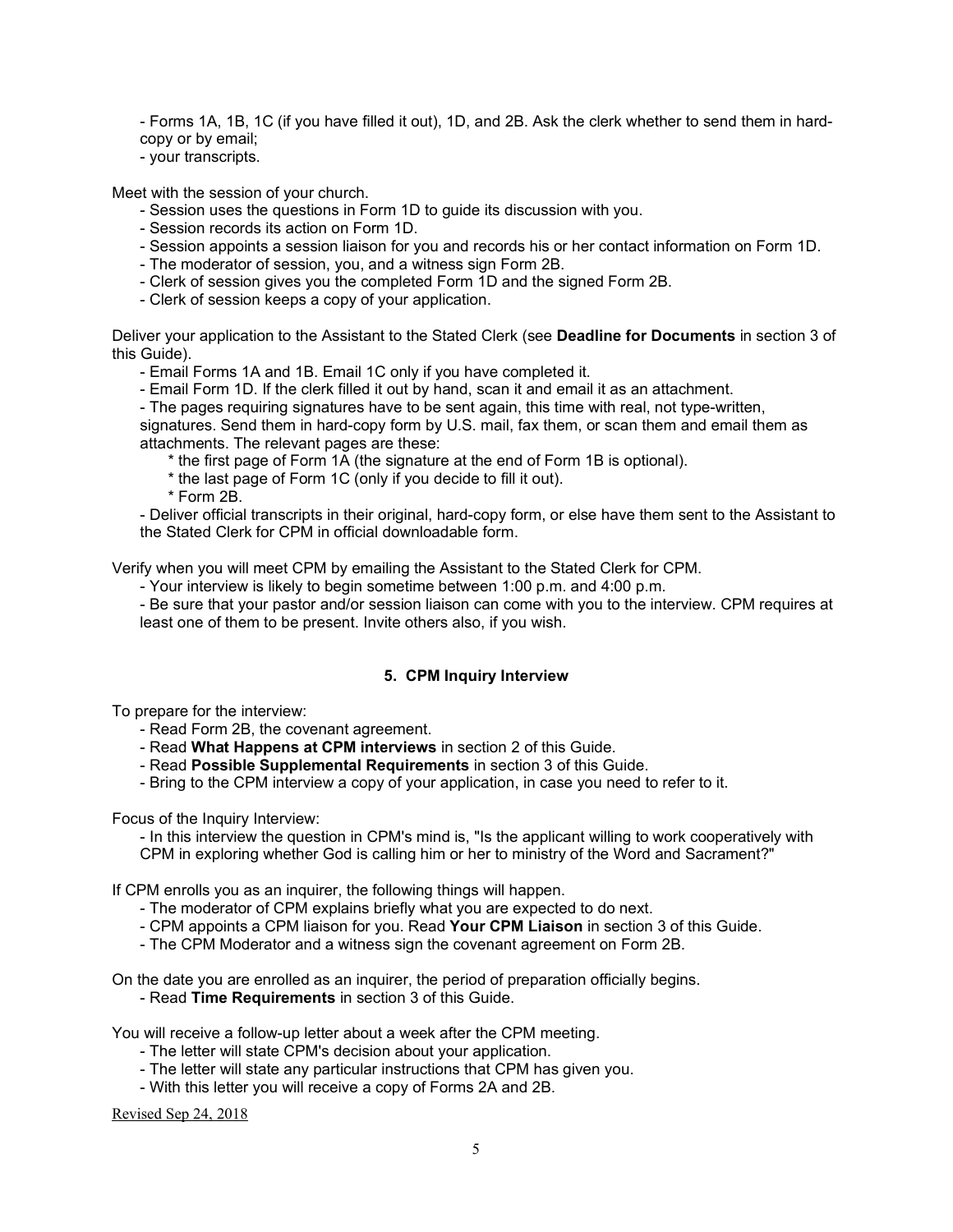- Your original application will be kept in your CPM file at the presbytery office.

## **6. Inquiry Phase**

"The purpose of the inquiry phase is to provide an opportunity for the church and those who believe themselves called to ordered ministry of the Word and Sacrament to explore that call together so that the presbytery can make an informed decision about the inquirer's suitability for ordered ministry" (G-2.0603).

In the first six months of your inquiry phase, complete the required psychological testing.

- You are required to undergo psychological testing of career and personal issues.
- CPM, your church session, and you will each pay one third of the fee.
- Take your third and the church's third when you go for the testing.
- CPM will pay its third after it receives the final report of the evaluation.
- Authorize the counseling service to mail the final report to CPM (see section 2 of this Guide).
- CPM prefers that you use one of the following counseling centers:
	- (1) Ministry Development Services Presbyterian Psychological Services 6100 Sardis Road Charlotte NC 28270 704-554-9222 mdvs@ministryds.org www.ministryds.org
	- (2) Center for Pastoral Counseling 1716 Chain Bridge Rd McLean VA 22101 703-903-9696 info@pastoralcounseling.com pastoralcounseling.com

- If you want to use another counseling center (because, for instance, you are in seminary far from Richmond) discuss the matter with your CPM liaison.

- See **Reimbursement** in section 2 of this Guide.

After completing the psychological evaluation, and prior to the end of your first year as an inquirer, have the annual consultation with your CPM liaison. See section 7 of this Guide.

- The first annual consultation is the best time to begin discussing any requirements from which you may want to be exempted (see G-2.0610). If you anticipate wanting such an exemption, talk with your CPM liaison about it now.

Stay in touch with your home church and your session liaison. You might send a letter that can be published in your church's newsletter to keep everyone informed.

- It is a good idea, when you email your CPM liaison, to send a copy to your session liaison, to keep your session informed of what is going on in your preparation process.

If you have not already done so, enroll in Master of Divinity (M.Div.) program in a theological seminary. Read **Choosing a Seminary** in section 3 of this Guide.

Your seminary will require you to do internships. CPM also requires internships. Before you choose an internship, discuss your options with your CPM liaison. Read **Internships** in section 3 of this Guide.

You are encouraged to take the Bible Content Examination in your first year of seminary, but you are not required to do so. Read **Ordination Examinations,** section 12 of this Guide.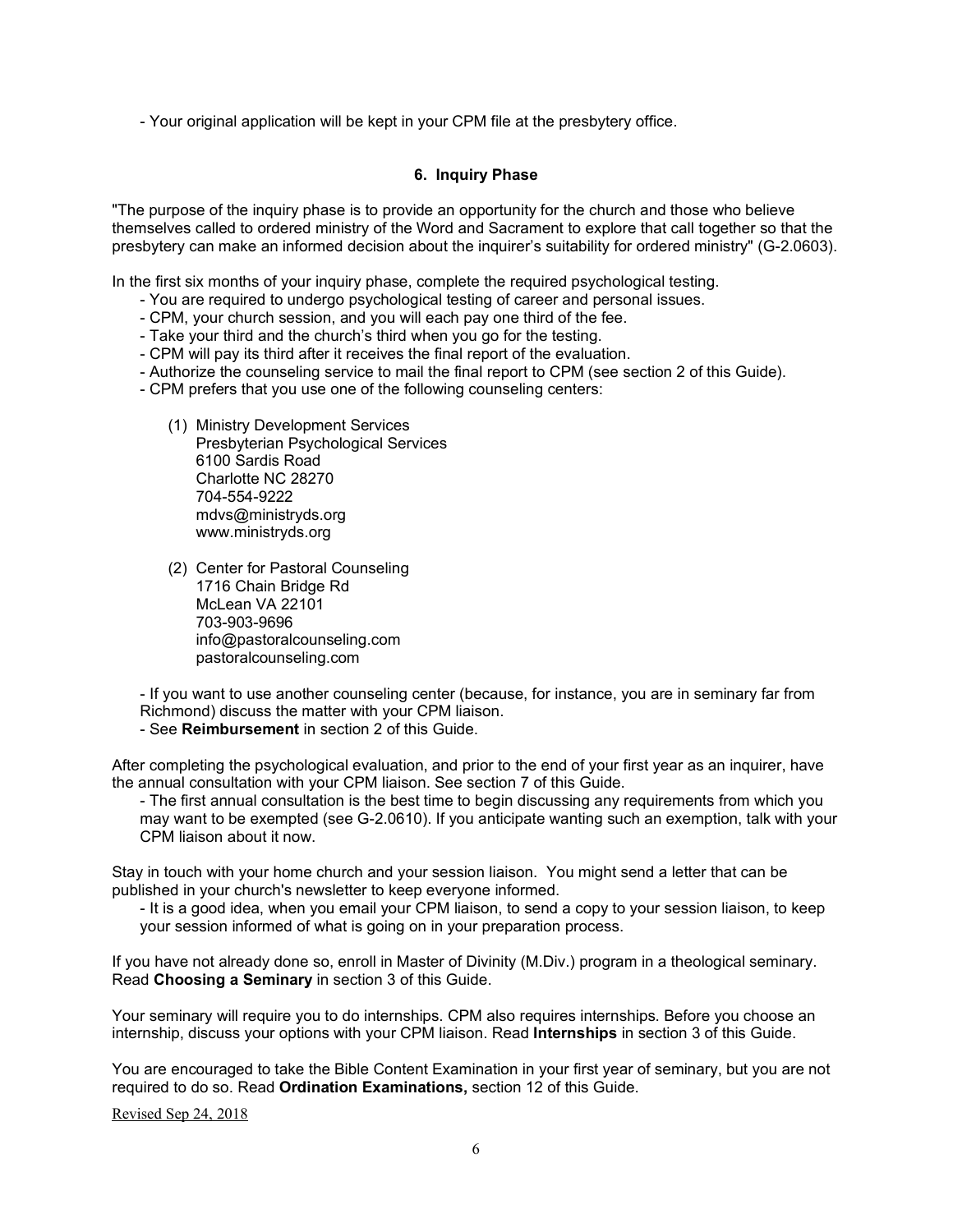## **7. Annual Consultation**

Every inquirer and candidates shall complete each year a written progress report (Form 3). The written report serves as the basis for an in-depth conversation with your CPM liaison (results of which are recorded in Form 4). The report and the conversation are required.

Normally the first consultation will occur approximately one year after the person was received as an inquirer. Others will follow on a yearly basis. As timely completion of these consultations is necessary for the evaluation and nurture of the inquirer or candidate, the CPM expects them to be completed without unnecessary delay. If circumstances require a consultation to be delayed, the inquirer or candidate should address a request for such a delay to the CPM, giving adequate reason for the delay and a date by which the consultation will be completed. Upon review the CPM will either grant the request or give reason for not doing so. If a delay is not requested or is not granted and a consultation is six months late, an inquirer or candidate must give reason to the CPM in writing and state his or her intention to continue the covenant relationship with the CPM. A delay of six months or more could be reason to remove the inquirer or candidate from the covenant relationship.

Before you have your annual consultation with your CPM liaison --

- Two months prior to the anniversary date of your enrollment as an inquirer, download the forms for the Annual Consultation (Read **Download Forms** in section 2 of this Guide).

- Complete Form 3 and email it as an attachment to your CPM liaison.

- Contact the Assistant to the Stated Clerk for CPM (see Section 2 of this Guide) to make sure CPM has received a recent transcript and evaluations for any internship you have completed.

- Your CPM liaison will check the references you listed on pages 20-21.

During and after your annual consultation you and your CPM liaison complete Form 4.

- Both you and your CPM liaison sign Form 4.

The CPM liaison will submit the annual consultation documents to CPM, and CPM will vote whether you should continue in the process of preparation.

- CPM Moderator signs Form 4;
- CPM notifies you that your annual consultation was approved or not approved.
- CPM reports its action at the next meeting of presbytery.

# **8. Application for Candidacy**

When you have completed the psychological evaluation and the first annual consultation, you may apply to be received as a candidate. The process of applying for candidacy tests whether your sense of your call to the ministry is confirmed by the church.

It is prudent to become a candidate before your second year of seminary ends, so that the required one year of candidacy will end around the time you graduate.

After interviewing with CPM, you will have to appear before presbytery to be examined for candidacy. Presbytery meetings are on the 3rd Saturday of February, the 3rd Tuesday of June, and the 3rd Saturday of October. If presbytery receives you as a candidate at one of those meetings, your one year period of candidacy will count as having started on the day you interviewed with CPM and gained the committee's endorsement of your application for candidacy.

Contact the Assistant to the Stated Clerk for CPM (see section 2 of this Guide) to make sure CPM has received a recent transcript and evaluations for any internship you have completed.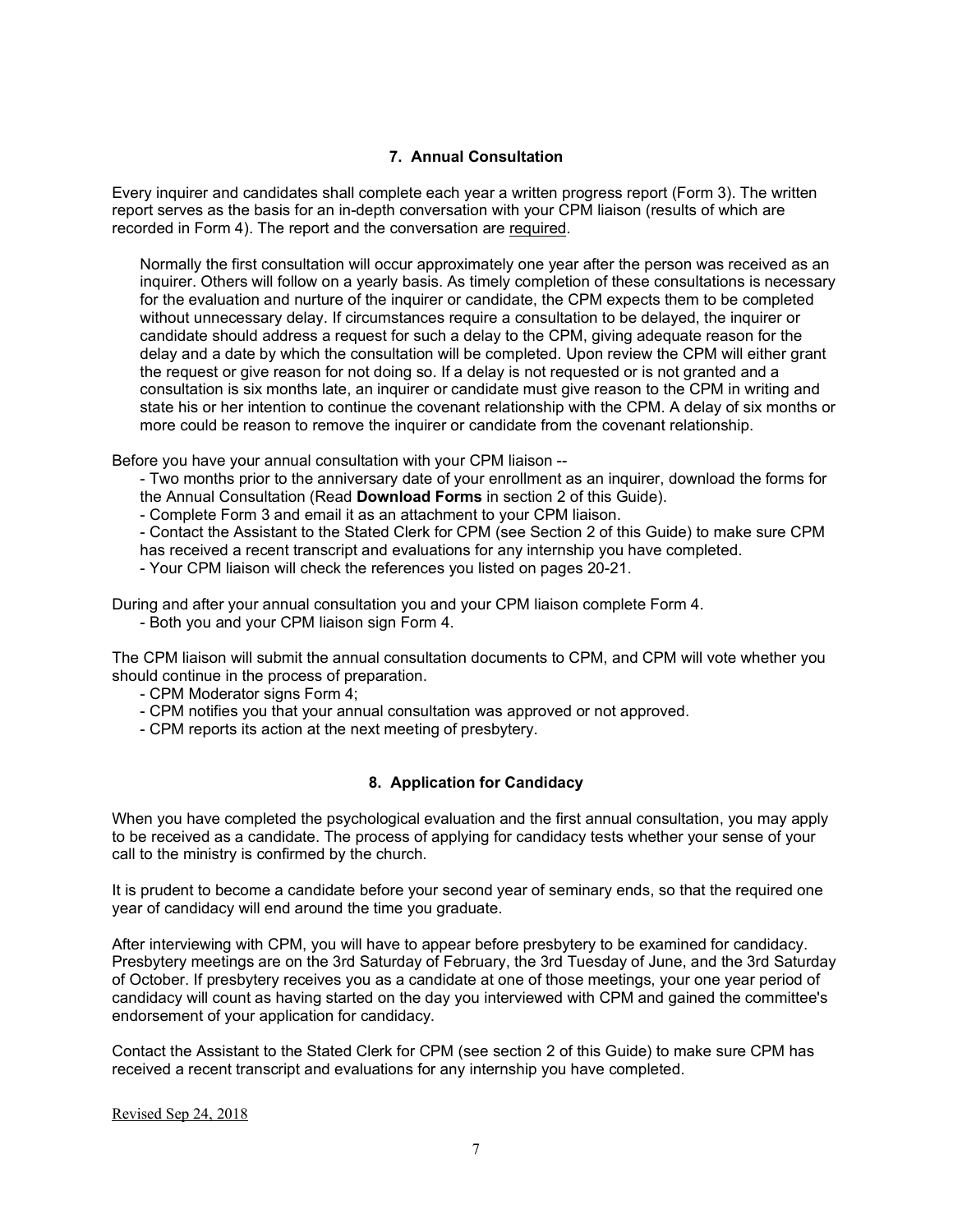Download the application for candidacy (see **Download Forms** in section 2 of this Guide).

Complete the following forms.

- Form 5A.
- Print Form 5B, but do not fill it out. The session will complete it after interviewing you.
- Complete Form 5 Essays. Print it out.
- On Form 5D, enter your name in the first blank, then print out the form.

Ask your clerk of session to arrange for you to meet with the session to gain its endorsement of your application for candidacy. Submit to the clerk a copy of the following (ask the clerk whether to send them in hard-copy form or by email):

- Forms 5A, 5B, Essays, and 5D;
- a copy of your most recent transcript and any internship evaluations you have.

Meet with the session of your church.

- Session uses Form 5B to record its decision about your application and to record the session liaison's information.

- The session moderator, you, and a witness sign Form 5D.
- Clerk of session keeps a copy of your application.
- Clerk gives to you a copy of the completed Form 5B.
- Clerk gives you the original, signed-and-dated Form 5D.

Deliver your application to the Assistant to the Stated Clerk for CPM (see **Deadline for Documents** in section 3 of this Guide).

- Email Form 5A, Essays, and 5D.
- Email Form 5B. If the clerk filled it out by hand, scan it and email it as an attachment.
- The pages requiring signatures have to be sent again, this time with real, not type-written, signatures. Send them in hard-copy form by U.S. mail, fax them, or scan them and email them as
- attachments. The relevant pages are these: the first page of Form 5A and Form 5D.

- Scan and email all evaluations of all internships that you have done.

- Deliver official transcripts in their original, hard-copy form, or else have them sent to the Assistant to the Stated Clerk in official downloadable form.

- Check with the Assistant to the Stated Clerk to verify that CPM has Forms 3 and 4 for an annual consultation completed within the past twelve months.

Verify when you will meet CPM by emailing the Assistant to the Stated Clerk (see section 2 of this Guide).

- Your interview is likely to begin sometime between 1:00 p.m. and 4:00 p.m.

- Be sure that your pastor and/or session liaison can come with you to the interview. CPM requires at least one of them to be present. Invite others also, if you wish.

### **9. CPM Candidacy Interview**

Focus of the Candidacy Interview:

In this interview CPM wants to answer the question, "Are you called to ministry of the Word and Sacrament in the PC(USA)?" More specifically, the committee wants to discern whether that call (1) is clear in your own heart, and (2) has been confirmed in your practical experience of ministry. The committee reviews the evidence gained during the inquiry phase and determines whether the evidence demonstrates adequate promise for ministry. CPM is not expecting you to have all the knowledge and skills of a minister at this point, but it does want to see that your beliefs, gifts, and traits indicate a good fit between you and ministry of the Word and Sacrament in the PC(USA).

To prepare for the interview,

- read Form 5D, the covenant agreement;
- read **What Happens at CPM interviews** in section 2 of this Guide;
- read **Possible Supplemental Requirements** in section 3 of this Guide;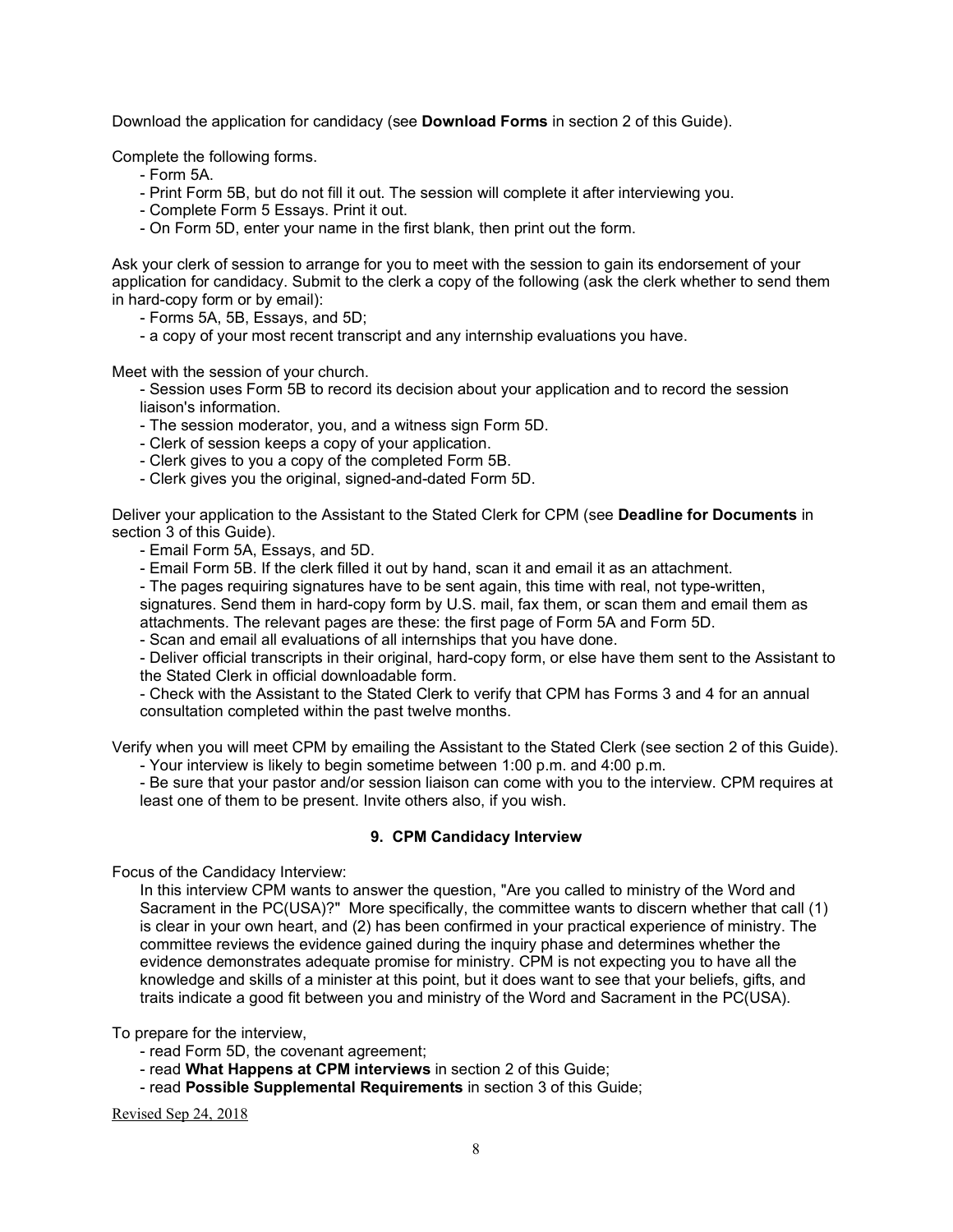- bring to the CPM interview a copy of your application, in case you need to refer to it.

If CPM recommends that presbytery receive you as a candidate, the following things happen.

- The moderator of CPM explains briefly what you are expected to do next.
- The CPM Moderator and a witness sign the covenant on Form 5D.

On the date that CPM interviews you and votes to recommend that presbytery receive you as a candidate, your minimum one-year period of candidacy will begin, provided that you are successful later when presbytery examines you for candidacy (see section 10 of this Guide).

- In other words, if after you are examined by the whole presbytery, that governing body votes to receive you as a candidate, the start of your candidacy period will be back-dated to the day of your CPM candidacy interview.

You will receive a follow-up letter about a week after the CPM meeting.

- The letter will state CPM's decision about your application.
- The letter will state any particular instructions that CPM has given you.
- With this letter you will receive a copy of Forms 5C and 5D.

After you receive the follow-up letter from CPM, submit to the Assistant to the Stated Clerk for CPM the names of two people who are willing to participate in the candidacy ceremony in the presbytery meeting (see section 10 of this Guide).

- Assign one person to give the charge and the other to lead the closing prayer.

- Typically a minister and an elder in our presbytery do these tasks. They might be your pastor and your session liaison. The charge and the prayer must be brief (the charge no longer than 3 minutes).

- Note that if more than one candidate are received at the presbytery meeting, then one or more of your persons will not be able to serve, because only one charge is given, and only one closing prayer offered.

# **10. Candidacy Examination by Presbytery**

Presbytery's stated meetings are on the third Saturday of February, the third Tuesday of June, and the third Saturday of October. Consequently, several months may pass between your interview with CPM and your examination by presbytery.

Invite your church, family, and friends to the meeting at which presbytery will examine you.

- Once the docket for the presbytery meeting is set (about 2 weeks prior to the meeting), go to the presbytery website and find the agenda. Your examination will happen during the CPM report.

- The CPM report is an "Order of the Day." This means that you can be confident that the report will happen close to the time set for it.

- Plan to arrive before the meeting starts, so that you can be present for the opening worship and see how presbytery conducts its business. (Remember that you are preparing to become a minister of the Word and Sacrament, for whom participation in presbytery is required!)

During the CPM report, you and the other persons (if any) to be examined that day will stand in front of the presbytery and make a statement (maximum 5 minutes) speaking to three topics:

- your personal faith and experience of God's grace;
- your call to the ministry and motives for seeking the ministry;
- ways in which you have served the church, and which affirm your call.

The presbytery will be free to ask you questions about the same topics.

After the examination, the presbytery will vote whether to receive you as a candidate.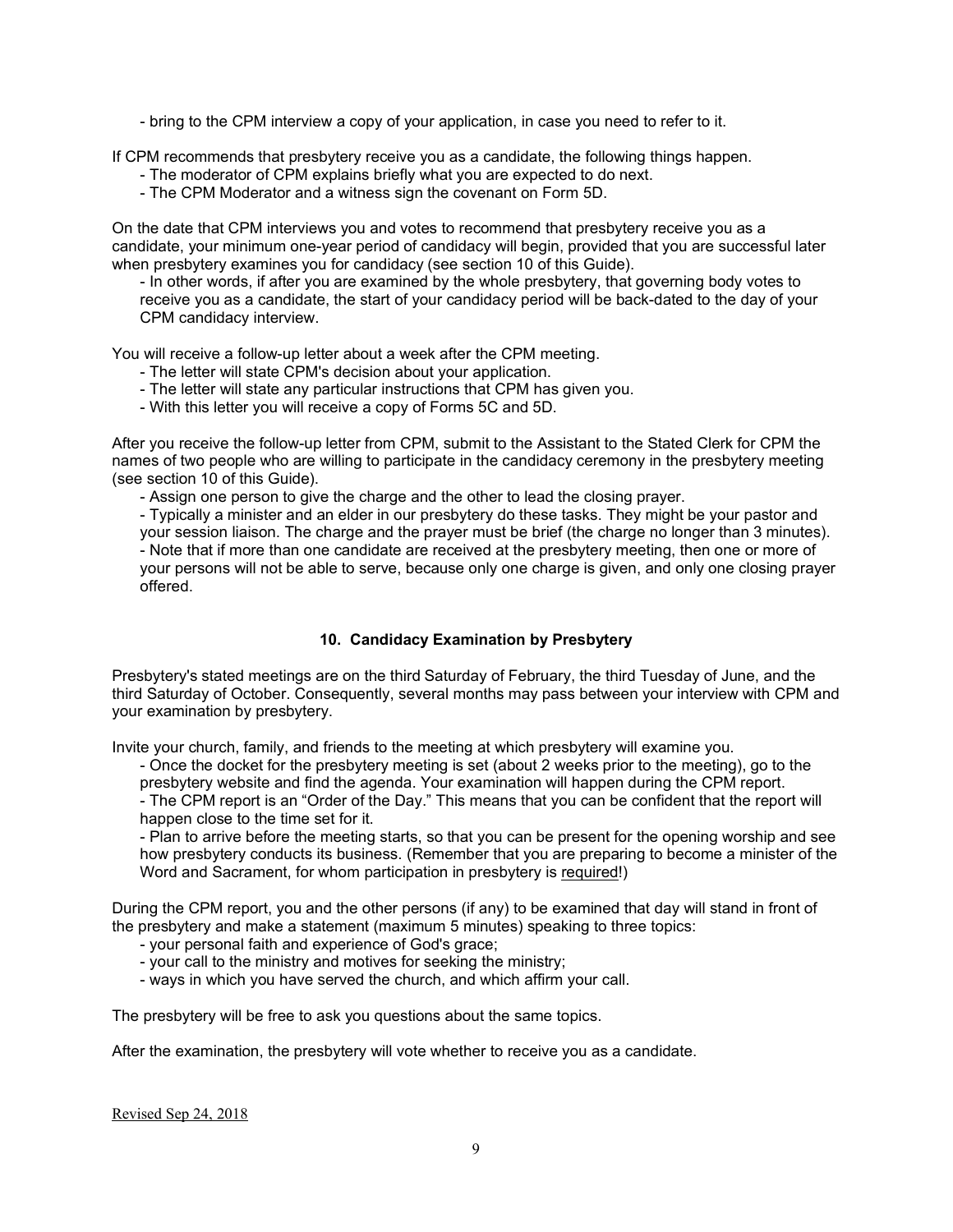If you are successful in the presbytery's examination, there will be a brief ceremony in which you are formally received as a candidate.

- The moderator of presbytery will ask you questions:

\* Do you believe yourself to be called by God to ministry of the Word and Sacrament?

\* Do you promise in reliance upon the grace of God to maintain a Christian character and conduct, and to be diligent and faithful in making full preparation for this ministry?

\* Do you accept the proper supervision of the presbytery in matters that concern your preparation for this ministry?

\* Do you desire now to be received by this presbytery as a candidate for ministry of the Word and Sacrament in the Presbyterian Church (USA)?

- Someone will give a brief charge or exhortation to the candidate(s), and someone else will conclude the ceremony with prayer.

### **11. The Candidacy Phase**

"The purpose of the candidacy phase is to provide for the full preparation of persons to serve the church as ministers of the Word and Sacrament. This shall be accomplished through the presbytery's support, guidance, and evaluation of a candidate's fitness and readiness for a call to ministry requiring ordination" (G-2.0604). At the end of this period, you should be able to demonstrate "readiness to begin ordered ministry as a minister of the Word and Sacrament" (G-2.0607).

Complete your seminary course work (see **Acceptable Grades** in section 3 of this Guide).

Complete your internships (see **Internships** in section 3 of this Guide).

Take the ordination examinations (see section 12 of this Guide).

You are required to have an annual consultation with your CPM liaison every year that you are in the preparation process (see section 7 of this Guide).

Stay in touch with your home church and your session liaison. You might send a letter that can be published in your church's newsletter to keep everyone informed.

### **12. Ordination Examinations**

Currently there are five ordination examinations: Bible Content, Biblical Exegesis, Theological Competence, Worship & Sacraments, and Church Polity.

Go to this site to learn about the exams, when they are administered, and how to register for them. http://oga.pcusa.org/section/mid-council-ministries/prep4min/standard-ordination-exams/

Bible Content Exam (BCE):

- You may apply to take the BCE without getting approval from CPM.
- You are encouraged, but not required, to take the BCE in your first year of seminary.

The other four (the "senior") exams are Biblical Exegesis, Theological Competence, Worship & Sacraments, and Church Polity.

- You may take these exams as an inquirer or as a candidate.

- You may take one or more of these exams only after completing two years of theological education, and only with the approval of CPM. CPM wants to verify that you have done the academic study, and gained the supervised practical experience, sufficient for a reasonable chance of passing.

- So think ahead! Before applying to take any of these four exams, ask your CPM liaison to ask CPM for approval.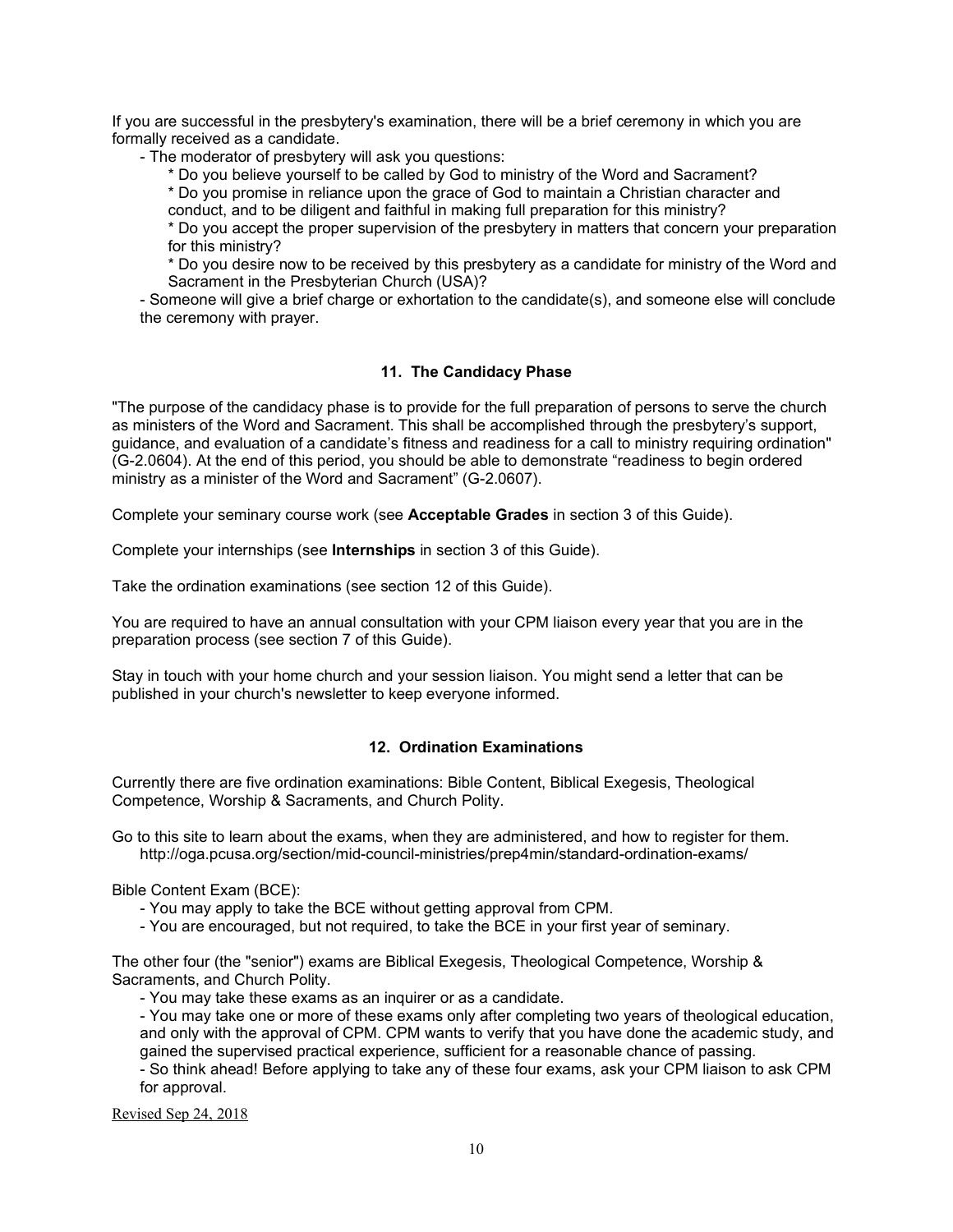Accommodations:

- If you have a disability which affects your test-taking ability, a disability that is documented by a person or persons acceptable to CPM, then CPM may approve accommodations for your taking of the exam. CPM and your church will share with you any additional costs of the examination. - If you fail at least twice to pass an exam, you may ask CPM to seek presbytery's approval to provide an alternate means of ascertaining your competence. Presbytery, by a three-fourth's, vote may approve a means other than the standard ordination examinations "to ascertain the readiness of the candidate for ministry in the areas covered by the standard ordination examinations" (G-2.0610).

# **13. Application for the Final Assessment of Readiness to Begin Ministry as a Minister**

The final step in the preparation process is the final assessment of readiness to begin ordered ministry of the Word and Sacrament (G-2.0607). If your final assessment is successful, CPM will certify that you are ready to be examined for ordination, pending a call. Note that this final assessment is not the same as your examination by a presbytery for ordination (for which, see G-2.0702 and G-3.0306).

Successful completion of the final assessment will permit you to seek a call, circulate your Personal Information Form (PIF), and negotiate for your service as a minister of the Word and Sacrament.

You must complete the following requirements prior to your final assessment:

- graduate from a regionally accredited college or university, with satisfactory grades (G-2.0607b);

- complete two full years of theological education at a theological institution accredited by the Association of Theological Schools acceptable to the presbytery, showing Greek and Hebrew exegesis (G-2.0607c);

- complete an annual consultation within the past twelve months (see section 7 of this Guide);

- pass all ordination examinations (G-2.0607d).

Prepare your Personal Identification Form (PIF).

- The PIF is the resume or curriculum vitae for people seeking a call to ordered ministry in the PC(USA).

- To create your PIF, go to http://oga.pcusa.org/section/mid-council-ministries/clc/

- You will create this document prior to your final assessment interview with CPM, but you will be unable to distribute it until CPM authorizes its distribution.

- It is a good idea to ask your CPM liaison to review your PIF as you write it.

Deliver the following documents to the Assistant to the Stated Clerk, or else make sure that CPM already has them. Email them as attachments as much as possible.

- official transcripts (all academic work after high-school; transcripts must be submitted in hardcopy form, or else in official downloadable form);

The transcript from a theological institution must show "a course of study including Hebrew and Greek, exegesis of the Old and New Testaments using Hebrew and Greek, satisfactory grades in all areas of study, and graduation or proximity to graduation" (G-2.0607c).

- all internship evaluations;

- a completed personal information form (PIF);

- a written sermon, together with a description of the contemporary need to which it is addressed, and an exegetical interpretation of the biblical material out of which the sermon arose;

- a statement of faith.

\* This statement should be about one page in length and have no footnotes or annotations.

\* Readers of your statement should be able to sense both your personal faith and your understanding of topics that are important in the reformed confessional tradition.

\* You are required to express your views on at least the following topics: God, Jesus, the Holy Spirit, human nature and sin, grace, justification, sacraments, church, Scripture, and the mission of the church.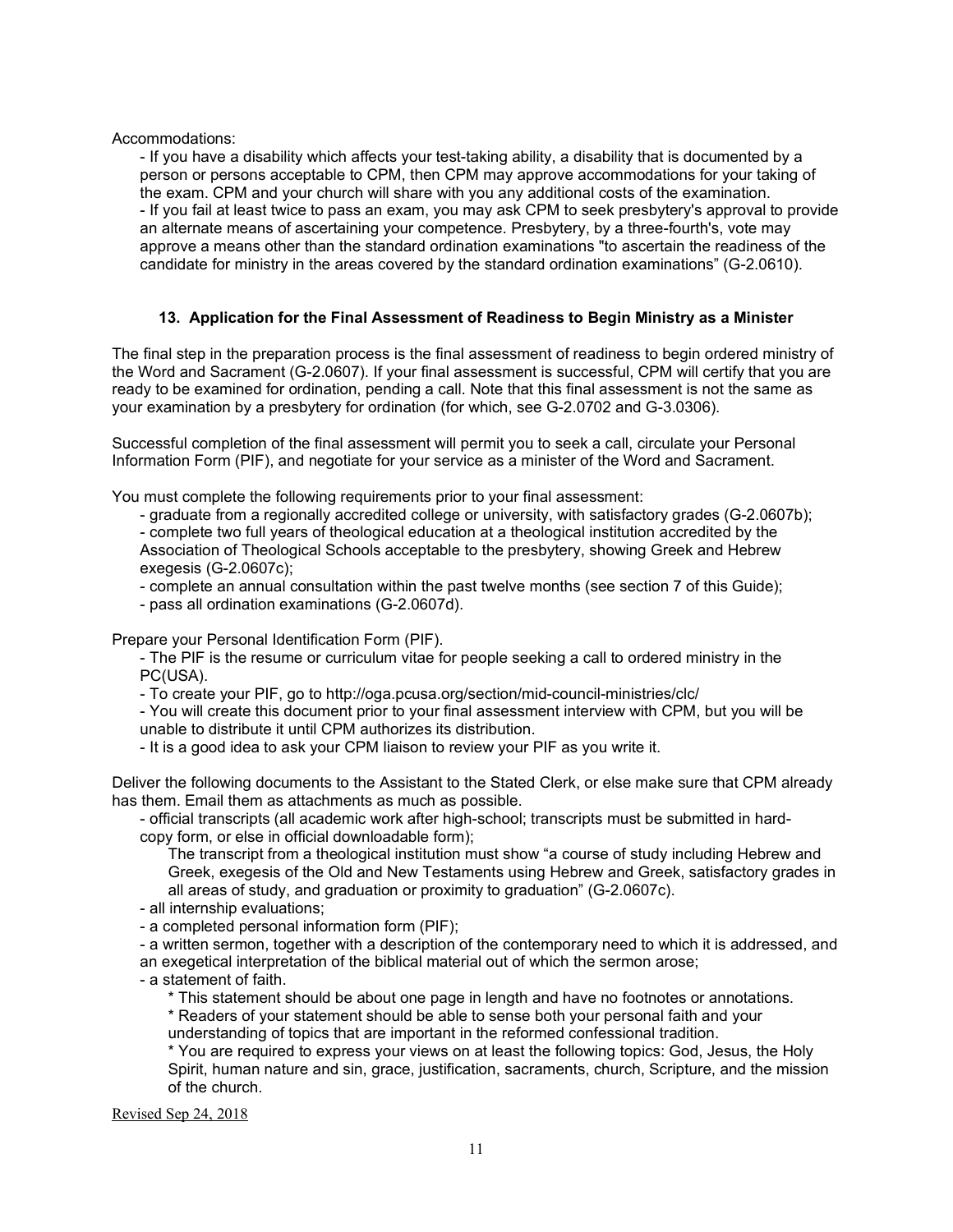\* You are required to express your views in a way that is compatible with the confessional documents of the PC(USA).

- If you are still in seminary when you apply for the final assessment, submit a schedule for completing your educational requirements.

- Check with the Assistant to the Stated Clerk to verify that your CPM file contains Forms 3 and 4 for an annual consultation completed within the past twelve months.

Verify when you will meet CPM by emailing the Assistant to the Stated Clerk (see section 2 of this Guide). - Your interview is likely to begin sometime between 1:00 p.m. and 4:00 p.m.

- Invite your pastor and/or session liaison or others to be present, if you think their presence will be an encouragement to you. CPM welcomes them but does not require them to be present for the final assessment.

## **14. Final Assessment of Readiness to Begin Ordained Ministry**

This interview with CPM is called "the final assessment" or "the readiness interview." It focuses on the outcomes of both the inquiry phase and the candidacy phase.

The scope of the interview includes the outcome of the inquiry phase: Are you called to ministry of the Word and Sacrament in the PC(USA)? Is this call clear in your own heart? Has your call been confirmed in your practical experience of ministry?

The scope of the interview includes also the outcome of the candidacy phase: Are you prepared for ministry of the Word and Sacrament in the PC(USA)?

In the final assessment, CPM has the following questions in mind:

- Do you show evidence of "wisdom and maturity of faith, leadership skills, compassionate spirit, honest repute, and sound judgment" (G-2.0607a)?

- Are you competent in the areas of theology, Bible, polity, and worship and sacraments?

- Do you show evidence of ministerial skill in the supervised practice of ministry?

- Do you express theological views compatible with the confessional documents?

- Do you show understanding of the ordination questions (W-4.0404), informed by knowledge of the church in diverse settings?

- Do you show a commitment to ministry as a minister of the Word and Sacrament within the Presbyterian discipline, and a capacity to respond to the needs of others, including colleagues in ministry?

- Can you prepare a sermon that is faithful to the text and is appropriate to the needs of a congregation?

- Are you ready to participate in a calling presbytery's plan for transition?

- Do you intend to continue studying and growing?

Prepare for the CPM interview:

- Read carefully the ordination questions (W-4.0404). Do you understand the commitment a person makes who answers the questions affirmatively? Are you ready to answer them affirmatively? You are not expected to answer the questions in this interview, but this would be a good time to discuss any hesitation you feel about answering them.

- Bring to the interview a copy of your application, so that you can refer to it if you need to.

If CPM decides to certify you ready to be examined for ordination, pending a call, then the following things will happen.

- The CPM Moderator will authorize you and Church Leadership Connection to circulate your PIF.

- You are free to negotiate the terms of a call.